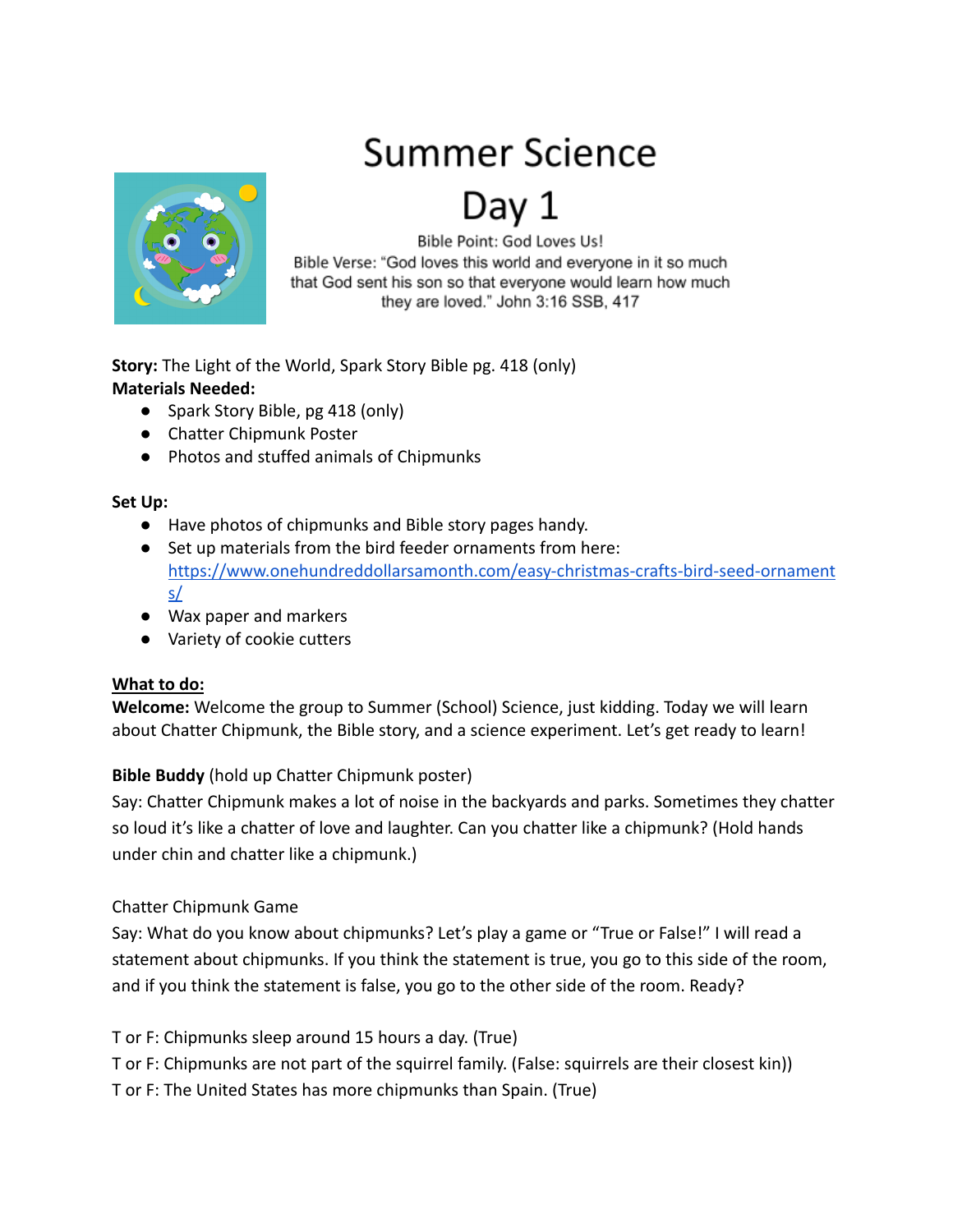T or F: Chipmunks can gathe 165 acorns a day. (True) T or F: Like squirrels, chipmunks like to build their nests in a tree. (False: underground) T or F: Baby chipmunks are born blind and hairless. (True) T or F: Chipmunks can climb trees. (True) T or F: Chipmunks don't like to live alone. (False: they are loners) Say: Chipmunks are playful, speedy, and fun-loving creatures that God has made! Like Chatter, they remind us of the Bible point:

**Leader says:** What do we say? **Participants say:** God loves me!

#### **Bible Story:**

Pass out the Bible story page or read the Spark Story Bible on page 418 (only). Read the story together, and whenever you hear the word love, have kids make a heart with their hands. Once done, ask:

Who does God love? (people, the world, you and me) Who did God send to love the world? (his son, Jesus)

Say:: Love is what makes the world go round! Love is what connects us to other people. Love sounds like a chattering chipmunk. God wants us to love God and love one another and love creation.

#### **Science Experiment:**

Say: Today we are going to make a cookie cutter bird feeder to hang in your tree at home. Chipmunks and birds love bird seed, and when we care for creation, it tells God how much we love God!

Follow these instructions:

- 1. Give each child a piece of wax paper and let them write their name on it.
- 2. Use this site:

[https://www.onehundreddollarsamonth.com/easy-christmas-crafts-bird-seed-ornament](https://www.onehundreddollarsamonth.com/easy-christmas-crafts-bird-seed-ornaments/) [s/](https://www.onehundreddollarsamonth.com/easy-christmas-crafts-bird-seed-ornaments/)

- 3. Ingredients: 3/4 cup flour, 1/2 cup water, 1 envelope unflavored gelatin, 3 tbsp. corn syrup, 4 cups birdseed
- 4. Combine flour, water, gelatin, and corn syrup in a bucket. Add birdseed.
- 5. Coat the wax paper and cookie cutter with cooking spray.